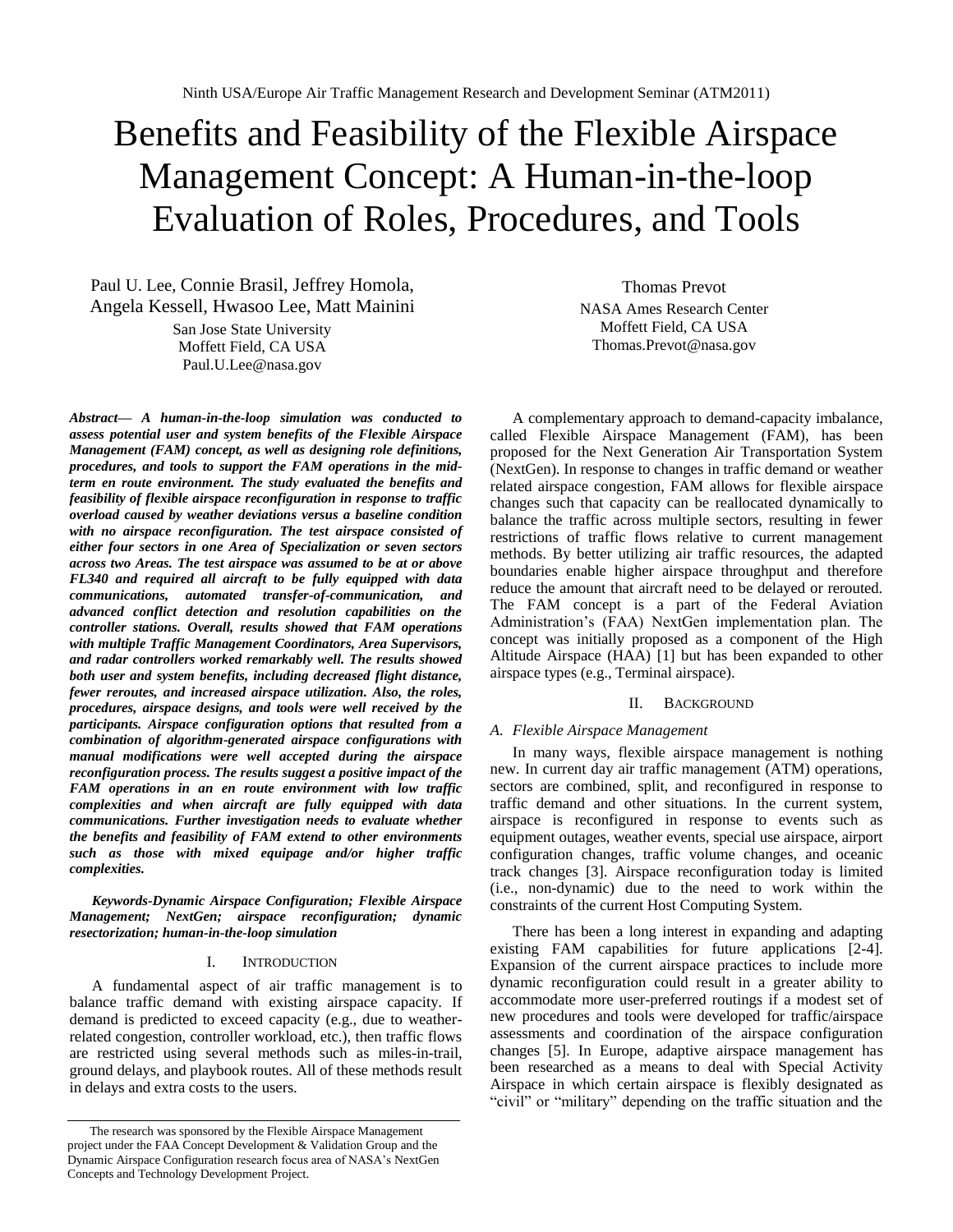real-time usage of the airspace within a specific time period in order to maximize the joint use of the airspace and potentially increase the capacity of the air traffic system [6].

## *B. Prior Human-in-the-Loop Studies*

The FAA conducted a human-in-the-loop (HITL) simulation to examine potential human factors issues in airspace reconfiguration and found that reallocation of predefined airspace to different sectors in response to weather movement or traffic loads could allow the controllers to manage the sectors with less coordination and more balanced workload [7]. The FAA recommended that more research be conducted to better understand the impact of dynamic airspace reconfiguration on controllers as well as the effects of the timing and frequency of airspace changes.

In 2009, a HITL simulation was conducted by the National Aeronautics and Space Administration (NASA) to understand the types of airspace reconfiguration that would be feasible and acceptable to controllers [8,9]. The results suggested that most of the airspace configuration options, except those with the largest airspace changes, were feasible and acceptable to the controller participants. Following are some insights and guidelines for a number of human factors issues related to airspace reconfiguration:

- *Frequency*. In the study, the airspace configuration was changed every *five to thirty minutes*, Results showed that such frequent configuration changes did not pose problems for the majority of the changes. However, significant coordination costs were associated with these modifications. Considering those costs, the frequency of airspace reconfiguration that involves multiple sectors should nominally be no more often than once an hour, although it can be done more often if the traffic situation demands it.
- *Magnitude of Change.* A number of airspace-related factors were analyzed to examine their impact on controllers [8,9]. As expected, large shifts in airspace volume that require a large number of aircraft to change sector ownership were infeasible, but more moderate airspace changes did not pose significant problems. The study also identified a number of sector design-related factors that were relevant to the magnitude of the change. For example, moving a major traffic stream from one sector to another, or changing upstream/downstream relationships between adjacent sectors, were workable but adversely impacted controllers" traffic awareness during the airspace configuration change.
- *Lead Time for Change.* In the study, Area Supervisors communicated the upcoming changes to the controllers as soon as they knew about it. At three minutes prior to the re-configuration, the newly proposed airspace configuration was overlaid directly on top of the existing airspace configuration on the controller screen. Based on study observations, a three minute lead time was not enough in certain situations. The results suggested approximately five minutes of lead time to

preview the new airspace on the controller display would be better.

 *Timing of Change*. The configuration needs to be changed early enough prior to the upcoming traffic congestion to allow sufficient coordination time, late enough to ensure that the traffic prediction is relatively accurate, and at an opportune time when the traffic volume is low so that controller workload is manageable during the transition.

## *C. Objectives of the Current Study*

Since the prior studies found FAM operations feasible and promising, the following objectives were defined to further investigate benefits, procedures, and tools:

- 1. Assess the possible benefits of FAM operations.
- 2. Identify the appropriate air traffic personnel to plan and implement FAM operations, and develop the roles, procedures and Decision Support Tools (DSTs) to support operations.
- 3. Evaluate the prototype tools developed to support the FAM operations.

To address the above objectives, a follow-on simulation was conducted in 2010. The details of the study and its results are reported in the following sections.

## III. METHOD

For the study, operational procedures and DSTs were designed for use in the environment where FAM would be implemented. The operational environment was assumed to be mid-term en route airspace above FL340 with, among other things: full data communications (Data Comm) equipage of all aircraft occupying the airspace; automated conflict detection and resolution (CD&R) capabilities on the ground; groundground Data Comm with real-time interactive exchanges of trajectory and airspace management plans; airspace configurations generated by algorithms; and DSTs that enabled air traffic operators to view the predicted traffic situation and modify either the airspace or aircraft trajectories when needed. The simulation consisted of four or seven test sectors across multiple Areas of Specialization (AOS) and the Traffic Management Unit (TMU). The following sections describe the experimental setup and design of the study.

# *A. Participants*

Four participants who had experience as Traffic Management Coordinator (TMC) and/or Front Line Manager (FLM) (also called the Area Supervisor) were recruited as test participants. Four was the minimum number of participants required to test FAM operations, particularly with respect to intra- and inter-area coordination. One participant was a recently retired (2008) Supervisor TMC (STMC) from Oakland Center (ZOA) and another was an active FLM from Washington Center with recent TMC experience. Two other participants were active FLMs from Houston Center and Atlanta Center, respectively. All participants had prior exposure to the basic tools used in the simulation, but not the airspace management functions.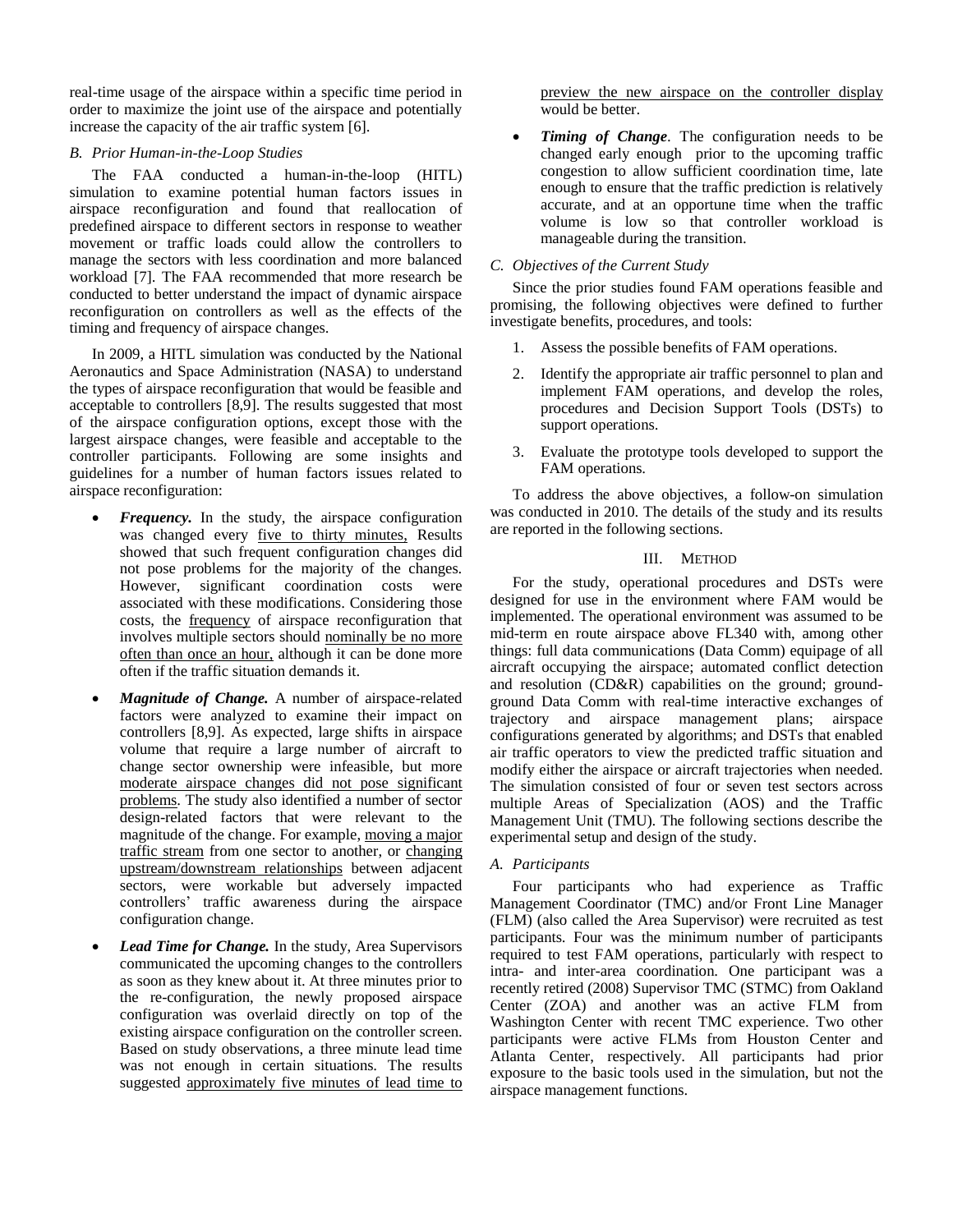In addition to the four test participants, eight recently retired controllers from ZOA participated as the radar controllers (R-sides) for the test airspace sectors. The eight sector controllers were recently retired ranging from 3 months to 5 years  $(M = 1.96, SD = 1.61)$  with over 25 years of controller experience on average  $(M = 25.31, SD = 1.58)$ . Other retired controllers performed the duties of "ghost" controllers and "ghost" TMCs (i.e., non-test participants at support positions) responsible for all adjacent airspace outside of the test airspace. The simulated aircraft were flown by simulation-pilots, who were active commercial pilots or students from the Aviation Department at San Jose State University.

## *B. Airspace*

The test sectors consisted of either four (Sectors 28, 29, 30, and 92) or seven sectors (Sectors 3, 28, 29, 30, 47, 92, and 94) in Kansas City Center (ZKC), depending on the scope of the traffic problem. These were the number of sectors determined to be adequate for composing one and two AOSs, which allowed for a comparison of FAM operations in both a single AOS (4-sector) and two AOS (7-sector) environment. The altitude floor of the simulated test sectors was set at FL340 to conform to the original HAA mid-term assumptions.





Figure 1. Test sectors for the '4-sector' (top) and '7-sector' (bottom) traffic problems.

During the 4-sector traffic problems, the Area was staffed with four retired controllers as the radar controllers and two test participants as Area Supervisor (labeled as "Sup" in Fig. 1) and TMC. During the 7-sector traffic problems, the seven test sectors were divided into two Areas, North and South, each with retired controllers staffing the sector positions and a test participant staffing the Area Supervisor position. Two test participants with TMU experience alternated by run between the TMC and STMC position in the simulated TMU that managed traffic for the entire ZKC airspace. No clear distinction of roles between the TMC and the STMC was provided to the participants, other than the suggestion that the STMC would be the central coordinator when communicating with the Area Supervisors and the TMUs from the other facilities (staffed by a "ghost" TMC). The STMC, TMC, and Area Supervisors are sometimes referred to as "planners" or a "planning team" in this paper.

#### *C. Traffic Scenarios*

Four traffic scenarios were developed for the study, two for the 4-sector problems and two for the 7-sector problems. The scenarios were designed to create overload situations that would lead to an unmanageable traffic problem for certain sectors if no corrective traffic or airspace management action were taken. Although data were only collected over 1 hour for 4-sector runs and 1.5 hours for 7-sector run, the traffic scenarios were designed to maintain traffic at an elevated level well past the end of the simulation runs. This was done to create a substantial task load of assessing the future traffic situations for TMU participants throughout the duration of the run. The flows in the traffic scenarios consisted mostly of aircraft in level flight with a small mix of arrivals and departures to and from the local area airports  $(\sim 10\%)$ . In general, half of all flights flew West-to-East and the remaining flows were evenly distributed. For each traffic scenario, convective weather cells were developed graphically using inhouse weather editing software. The aircraft were rerouted around the weather cells inside the test airspace, which in turn created load peaks and imbalances. Additional weather cells outside the test airspace were added to act as barriers to make it difficult to simply reroute aircraft outside of the test airspace to solve the overload problem.

## *D. Airspace Reconfiguration Options*

During the airspace reconfiguration process, participants assessed eight different pre-defined airspace configuration options and implemented their preferred solution. The airspace configuration options had been chosen from two sets of airspace designs: four algorithm-generated solutions and four algorithm+manual solutions, as explained below.

Algorithm-generated solutions were chosen from a set of algorithms that were developed for NASA"s Dynamic Airspace Configuration (DAC) project [10-13]. The traffic scenarios used in the study were processed by these algorithms prior to the study to generate the "best" airspace configurations; that is, those configurations that mitigated the traffic congestions while maintaining acceptable sector designs as determined by subject matter experts in prior studies [8]. Examples of these algorithm-generated sector designs are shown in Fig. 2.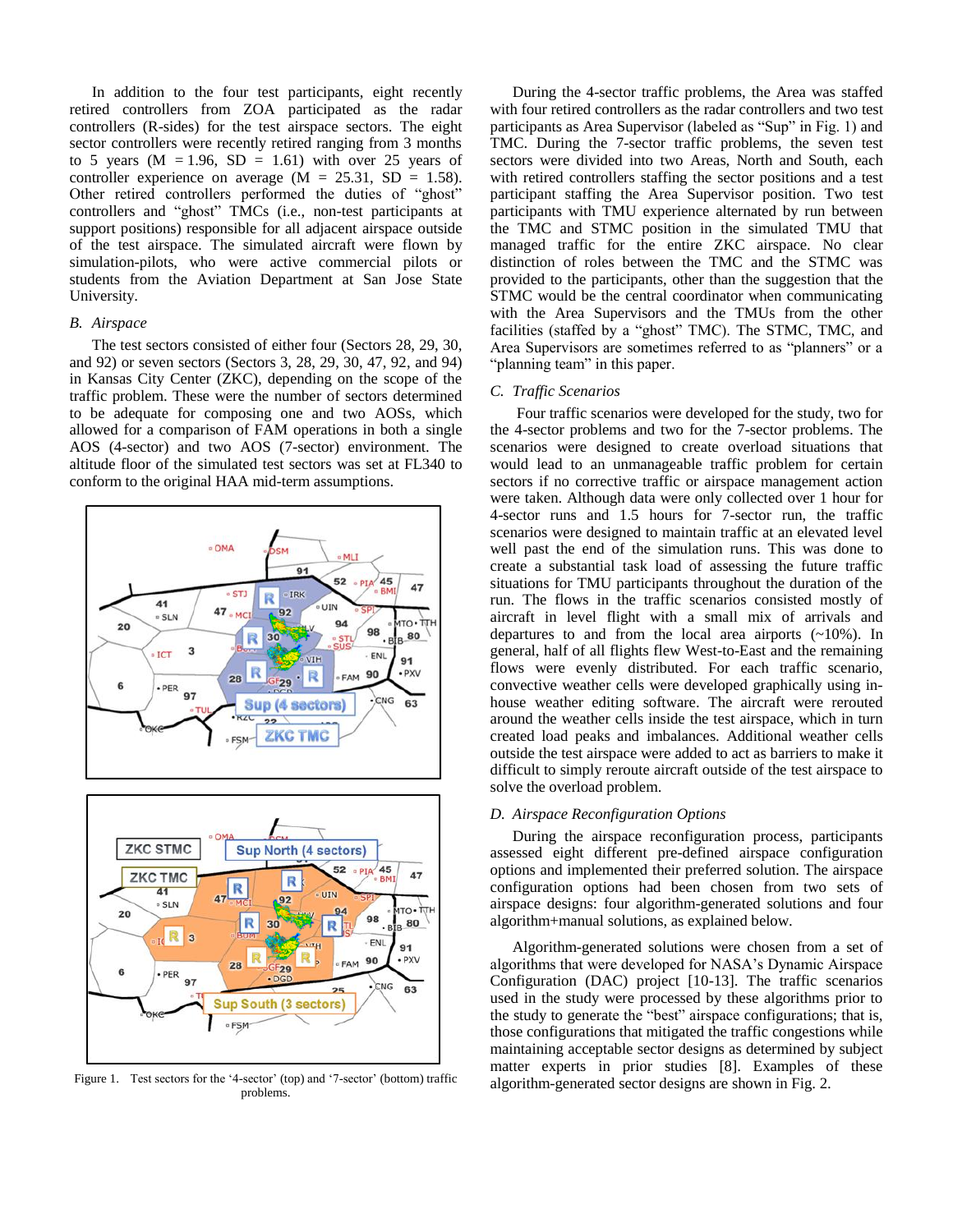

Figure 2. Algorithm-generated airspace designs for a 4-sector traffic problem (Note: Voronoi design has vertically-stacked sectors.).

Algorithm+manual solutions were generated by the participants prior to the start of this study by selecting one of the four algorithm-generated airspace solutions and modifying it manually. Fig. 3 shows an example of the algorithm+manual solutions developed by the four participants for the same traffic scenario that was used to generate the algorithm-generated solutions depicted in Fig. 2.



Figure 3. Algorithm+manual designs by the four participants (Note: Bottom two designs have vertically-stacked sectors.).

A comparison of Figures 2 and 3 suggests the algorithm+manual airspace designs were similar (or identical in some cases) to the algorithm-generated solutions, indicating that the original algorithm-generated solutions were acceptable and required only minor adjustments by the participants.

#### *E. Experiment Design*

The study consisted of a 2x2 within-subjects design with two factors: the *boundary change* condition **(***BC* or *No BC***)** and the *number of sectors* involved in the reconfiguration (*four* or *seven* sectors). The two BC conditions are described below:

- *No Boundary Change (No BC):* The traffic overload situation was entirely resolved with aircraft reroutes and no boundary changes. This condition provided *a baseline measure of how many aircraft needed to be rerouted to resolve the overload issue.*
- *Boundary Change (BC):* Both TMCs and Area Supervisors assessed eight different pre-defined airspace configuration options and implemented the

best option through consensus. After the configuration change, overloaded sectors were managed further by rerouting aircraft, similar to the No BC condition.

The same suite of traffic load assessment, management, and control tools/automation were used in both conditions. By keeping a consistent toolset, improvements in capacity, throughput, workload, traffic distribution, and required reroutes could be directly attributed to FAM operations rather than differences in toolsets or automation support.

The experimental conditions were presented in a block design in which two 4-sector problems were conducted in the mornings and two 7-sector problems in the afternoons. The conditions were blocked in this manner to accommodate the longer laboratory setup time required when changing the number of sectors. For the 4-sector problems, the laboratory was configured to run two simulation worlds in parallel. This arrangement maximized the number of data collection runs given the schedule and the available participants. Therefore, there were a total of 8 data collection runs for the 4-sector problems and 4 data collection runs for the 7-sector problems, for a total of 12 data collection runs.

#### *F. Apparatus*

The simulation was conducted using the Multi Aircraft Control System (MACS) and its advanced air traffic management and control prototype functions [14]. TMU and Area Supervisors had access to planner stations that included airspace and trajectory management functions. Controllers used a prototype of a mid-term controller workstation designed to support trajectory-based operations (TBO) and FAM.

#### *1) Planner Station*

Fig. 4 illustrates the airspace planner station that was prototyped for the trajectory management and airspace reconfiguration functions used in this study. The planner station provided the ability to adjust airspace boundaries manually or to pick pre-configured airspace boundaries from a menu of options *(Note: Only pre-configured airspace boundaries were used in this study)*.



Figure 4. Prototype Airspace Planner station.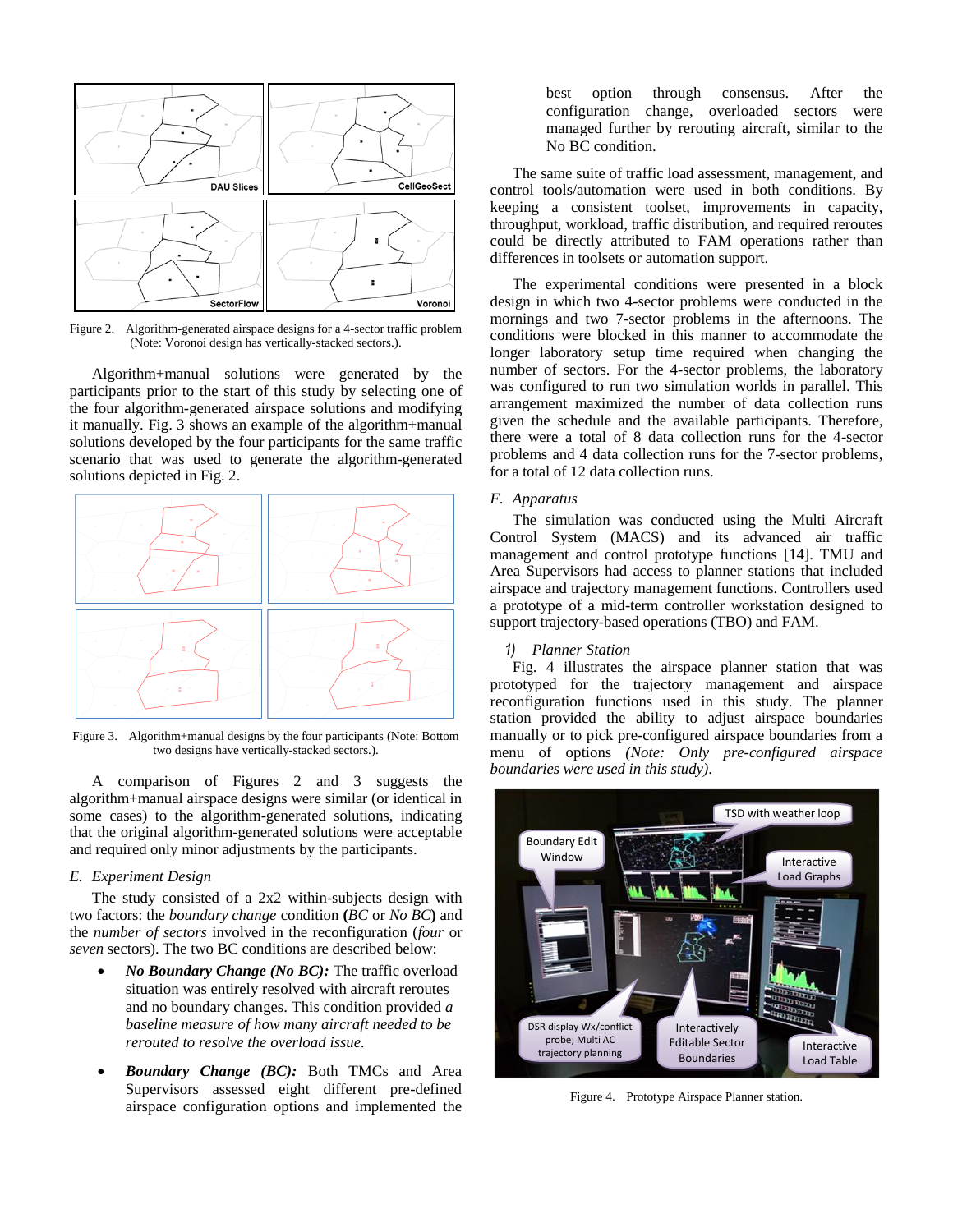The station provided real-time filtering and analysis tools for traffic flow, sector load, and complexity assessment, including an interactive traffic Load Table, interactive Load Graphs, and plan view displays that were based upon the interactive Display System Replacement (DSR) and Traffic Situation Display (TSD). The Load Table and Load Graphs provided predictive traffic load related information on current and proposed airspace configurations and what-if feedback on re-routes. The Load Table was a numerical representation of future traffic loads in selected sectors in 15-minute increments, and Load Graphs were a graphical representation of the same traffic load information with a 1-minute resolution.

By selecting a certain cell or a time slice in the Load Table/Graphs, operators could highlight the associated aicraft on the DSR display. Highlighting aircraft from a specific overloaded sector can help the planner to determine which aircraft contribute the overloaded time period and develop a plan accordingly. The Table and Graphs can represent various factors such as aircraft count, number of aircraft predicted to be in conflict or penetrate weather cells, or the number of climbing/descending aircraft. These two tools can also show a "complexity" value that takes into account all individual factors described above. Also on the planner stations, multi-aircraft trial planning functions provide options for previewing the impact of several trajectory changes on the overall traffic situation (Fig. 5).



Figure 5. Multiple Aircraft Trajectory Modification Tools: Shows two aircraft being probed for combined altitude/lateral route modification.

#### *2) Controller Station*

The DSR based controller stations provided advanced functions for FAM and TBO. As a new feature, new sector boundaries were superimposed on the current boundaries starting five minutes before a change (Fig. 6) and a countdown to the boundary change time was displayed.



Figure 6. Radar Controller Boundary Change Preview Tool.



Figure 7. Trajectory change request as shown on the controller station (left); pop-up menu to uplink the trajectory clearance to the flight deck (right).

The controller stations also included a powerful set of integrated tools for TBO, including the ability to receive trajectory changes digitally from other positions, such as the planner stations. Fig. 7 depicts means to review and uplink the new trajectories to the aircraft as a clearance, or to reject them.

#### *G. Operational Procedure*

The objective of the simulated operations in both the BC and No BC conditions was to maintain traffic levels at or below a defined threshold of 22 aircraft per sector. In the BC condition, the TMCs and Area Supervisors first tried to reduce any traffic overload with airspace configuration changes. The TMCs generally focused on the traffic beyond 30 minutes but within their Center. The Area Supervisors focused on the traffic within 30 minutes and within their respective Areas.

Using the interactive traffic Load Table/Graphs as a reference, participants examined the impact of each of the eight airspace configuration options on the given traffic situation and assessed which option would be most suitable. During the airspace configuration selection process, either an Area Supervisor or a TMC proposed a new airspace configuration and coordinated it with other impacted Area Supervisors (7 sector problems only) and TMCs. Proposed configurations were shared using ground-ground Data Comm and discussed over the voice communication system. Once a final configuration was selected, the involved parties agreed upon a time to implement the change.

The impacted Area Supervisors then coordinated the changes with the controllers. A preview of the new sectors was displayed on the wall by an overhead projector. Five minutes prior to the boundary change, the new sector boundaries were also displayed on the controllers' screens. The controllers then transitioned the aircraft to the appropriate new sectors. Unlike current operations, the controllers only briefed the other controllers of the traffic when aircraft were in conflict near the sector boundaries or were not on their trajectories. In this study, handoffs and transfer-of-communication triggered automatically when the aircraft were near the sector boundary. However, controllers often handed off the aircraft manually during the airspace configuration change as added insurance. Pilot check-in was also omitted to reduce the overall workload during the configuration change.

Sectors that remained overloaded after the configuration change were managed further by rerouting aircraft using the trajectory modification tools. TMCs coordinated the trajectories with the Area Supervisors (by voice and groundground Data Comm). Once the TMCs and the Area Supervisors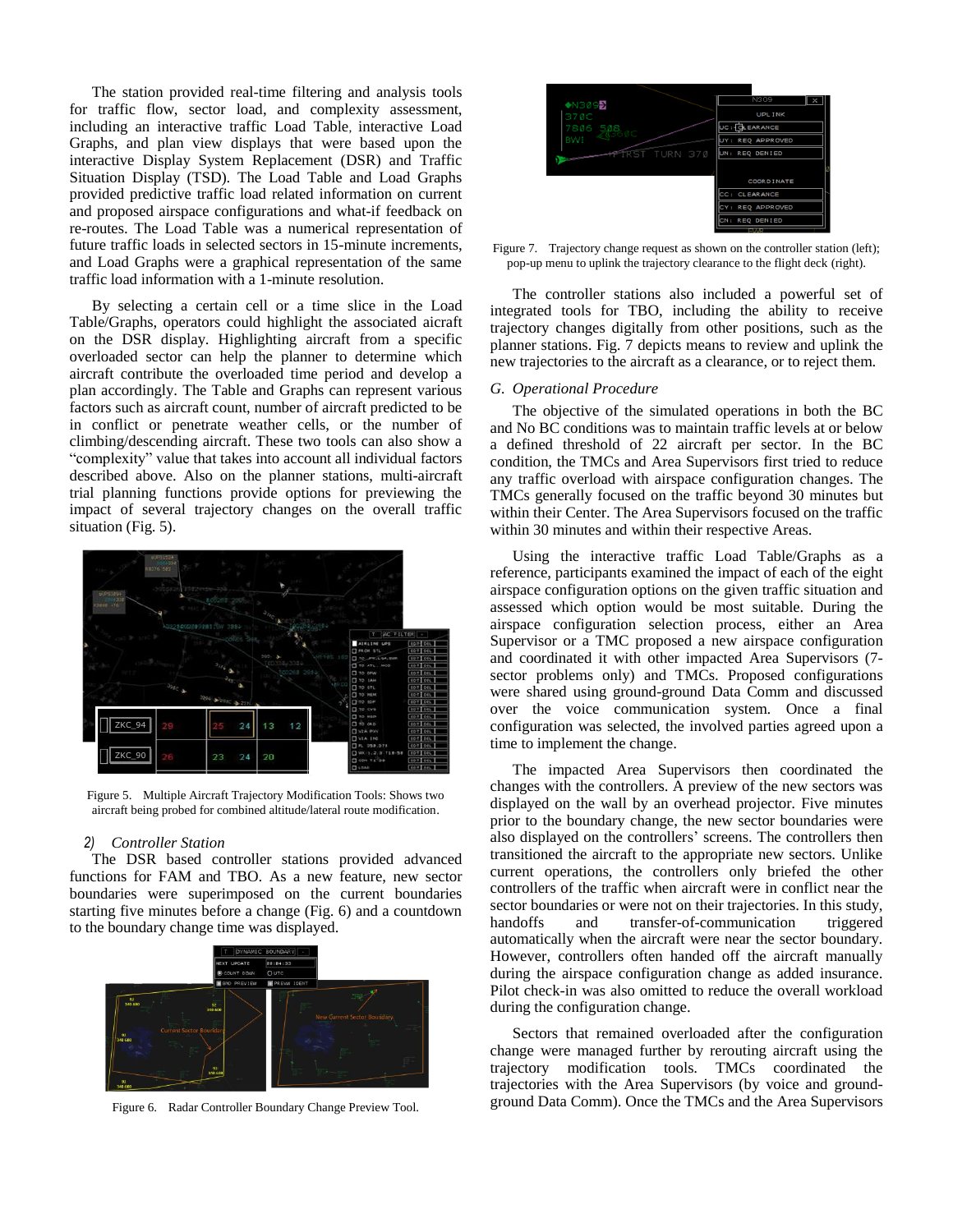agreed on a set of trajectory changes, they sent the trajectory change proposals to the controllers via ground-ground Data Comm. Controllers reviewed these proposals and either accepted and uplinked them to the aircraft as a clearance, or rejected them if they adversely impacted the sectors.

In the No BC condition, the participants could not reconfigure the airspace and therefore could only reroute aircraft out of the overloaded sectors. Except for the initial airspace reconfiguration process, they used the same tools and procedures as in the BC condition to reroute aircraft.

#### *H. Experiment Procedure*

Participants were initially briefed on the general roles of the TMCs, Area Supervisors, and controllers, followed by a briefing of the operational procedures for the airspace reconfiguration. They then had a day of training to refresh on the DSTs, their anticipated roles and responsibilities, communication and coordination procedures, and workload scales. Practice runs were conducted both with and without airspace reconfigurations for 4-sector and 7-sector problems.

During the data collection, four simulation runs were conducted each day. Two 4-sector problems were run in the mornings followed by two 7-sector problems in the afternoons. The BC and No BC conditions were alternated for each of the four runs without any repeats during a given day"s runs. In the BC condition, there was one airspace BC planned in the 4 sector and two BCs in the 7-sector problems. The second BC was added in the 7-sector problems so that the planners could continue to assess the future traffic for potential airspace changes and not "overwork" the current traffic once they were done resolving the first traffic peak. The data from the second BC were not analyzed.

At the end of each simulation run, the participants were given one or more questionnaires related to the acceptability of their roles, traffic situations, and coordination mechanisms. The retired controllers who managed the test sectors were also given questionnaires to rate their workload and the acceptability of the resulting airspace change. At the end of the study, they were asked to give extensive feedback on the tools that were built to support the FAM concept, as well as additional questions related to the coordination and communication procedures. Finally, everyone participated in a comprehensive debrief discussion with the researchers to give feedback on the overall concept, procedures, and tools.

#### IV. RESULTS

TMCs and Area Supervisors, worked together to manage the traffic by assessing different airspace configuration options and collectively selecting the best airspace configuration option (BC condition) before rerouting traffic. The BC condition was compared to a baseline condition in which no sector boundaries were modified (No BC condition). The benefits and safety of FAM operations are discussed in the following sections.

#### *A. Benefits*

The benefits of FAM operations were assessed by examining the number of rerouted aircraft, flight distance, and airspace utilization. Overall, the results suggested that FAM operations provided significant system-wide benefits as well as benefits to individual flights.

#### *1) Number of Rerouted Aircraft.*

One of the key hypotheses of FAM is that with better airspace management, more aircraft could be left on their original, user-preferred trajectories [15]. The same underlying traffic scenarios containing streams of traffic around local weather cells were used in both conditions and the TMCs and Area Supervisors were asked to reroute aircraft and/or move sector boundaries (BC condition) to relieve the overloaded sectors. We hypothesized that in general the BC condition would result in fewer rerouted aircraft than in the No BC condition.

Fig. 8 shows the average number of unique aircraft that were rerouted in each boundary change condition. A paired samples t-test showed that the BC condition resulted in significantly fewer rerouted aircraft ( $M = 65.2$ ,  $SD = 47.6$ ) than the No BC condition (M = 93.3, SD = 41.6) (paired  $t(5) = 5.0$ ,  $p < .005$ ). The results suggest that more aircraft remained on their original trajectories in the BC condition.



Figure 8. Average number of rerouted aircraft per run in the two experimental conditions for 4- and 7-sector problems.

## *2) Flight Distance*

Per simulation run, approximately 30 more aircraft were able to maintain their original trajectories in the BC compared to the No BC condition (Fig. 8). Another, potentially greater benefit to the airlines would be realized if FAM operations resulted in overall flight efficiency in terms of fewer delays or shorter flight distance for the rerouted aircraft. Flight efficiency was examined by measuring the path length changes for the rerouted aircraft.

In order to assess system-wide benefits, as opposed to the benefits to individual flights, the average change in the path length per aircraft was calculated across all aircraft, including those that were not rerouted. A paired samples t-test showed that the BC condition resulted in a small increase in average path length to resolve the traffic problem ( $M = 0.26$  nmi,  $SD =$ 0.56 nmi per aircraft), but it was significantly less than that of the No BC condition ( $M = 2.05$  nmi,  $SD = 1.99$  nmi per aircraft) (paired  $t(5) = 2.73$ ,  $p < .05$ ). By applying this average difference to the approximately 575 aircraft per simulation run, the BC condition resulted in a 1,029 nmi path length savings compared to the No BC condition.

Further analysis examined only the aircraft whose path lengths were impacted (i.e., those aircraft that were rerouted). Final path length was subtracted from simulation-initial path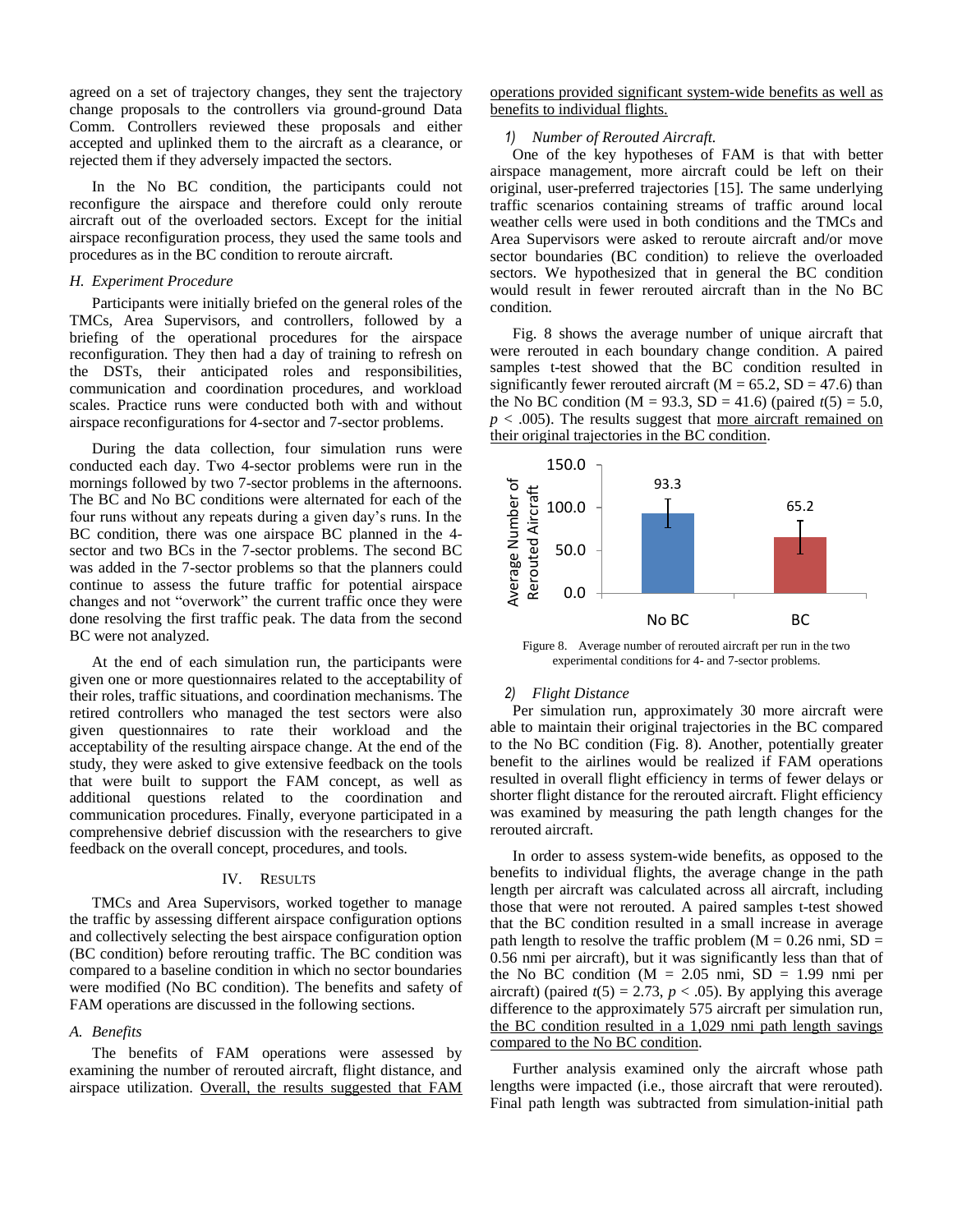length to categorize aircraft into groups with shorter path lengths (defined as a path length difference of less than -1 nmi), unchanged (between  $+/- 1$  nmi), and longer (greater than 1 nmi). As expected, even when the paths were extended, the BC condition resulted in shorter paths compared to the No BC condition (Fig. 9): path lengths increased by 9.84 nmi  $(SD =$ 2.43 nmi) in the BC condition compared to 18.63 nmi  $(SD = 7.59$  nmi) in the No BC condition. A paired samples ttest showed that this difference was significant (paired  $t(5)$  = 2.64,  $p < .05$ ). Similarly, when paths were shortened, they were shorter in the BC condition  $(M = -14.28 \text{ nm}$ ; SD = 5.77 nmi) than in the No BC condition  $(M = -12.96 \text{ nm}$ ; SD = 3.92 nmi) although this difference was not significant (paired  $t(5) = 1.27$ ,  $p > .2$ ).



Figure 9. Average change in the path length per aircraft for the aircraft that had longer or shorter final path lengths compared to their original trajectories.

#### *3) Airspace Utilization*

Another potential benefit of the FAM concept is to increase airspace utilization compared to operations without FAM by managing traffic congestion with airspace changes instead of aircraft reroutes. The airspace utilization metric was calculated by taking the instantaneous aircraft counts at each time slice across all test sectors and averaging them across the simulation time. The first 30 minutes of the runs were excluded because the traffic was low during this build-up period. A paired samples t-test showed a significantly higher mean number of aircraft transited the airspace in the BC condition  $(M = 81.88,$  $SD = 26.33$ ) than in the No BC condition (M = 75.70, SD = 24.15) (paired  $t(5) = 3.90, p < .02$ ). The results showed an average of 8% increase in the aircraft count over the traffic period in the BC condition, relative to the No BC condition.



Figure 10. Average aircraft count in the seven test sectors for the two experimental conditions, averaged across the simulation runs.

Fig. 10 illustrates the average number of aircraft that passed through the test sectors in the 7-sector problem, plotted over time. The traffic scenarios were designed to have the traffic overload start around 45 minutes into the scenario. Accordingly, the graph shows little difference in the aircraft count during the first 45 minutes. From 45 minutes to the end of the simulation run, the number of aircraft through the test sectors is higher in the BC than in the No BC condition, suggesting greater airspace utilization due to airspace reconfiguration.

#### *B. Safety*

Safety of the FAM concept was assessed by examining the number of convective weather penetrations and separation violations. Overall, the results indicated that FAM operations were at least as safe as the baseline condition with no boundary changes.

#### *1) Weather Penetrations*

Because aircraft in the simulation were already rerouted around convective weather as part of the scenario design, the boundary changes were not expected to affect the number of weather penetrations. Few weather penetrations were expected in general, unless the traffic overload in either condition forced the controllers, Area Supervisors, or TMCs to reroute aircraft back into the weather cells.

The number of weather penetrations in the Medium and High intensity areas (e.g., the central and more severe areas of the storm) did not differ by condition – there was only one penetration in the Medium intensity weather and none in the High intensity weather in each condition. Overall, there were more weather penetrations in the No BC ( $M = 3.0$  penetrations,  $SD = 1.9$ ) than in the BC condition (M = 2.17 penetrations, SD  $= 1.9$ ). However, this difference was not statistically significant  $\text{(paired } t(5) = -1.27, p > .2).$ 

## *2) Separation Violations*

Analysis of separation violations showed a total of ten cases of separation violation events within the test airspace. Each violation was carefully reviewed by analyzing the data logs and reviewing video recordings of controller screens. The separation violation events were categorized into Proximity Events (PE), in which an aircraft pair had a closest point of approach (CPA) of less than 800 ft vertically and between 4.5 nmi and 5.0 nmi laterally, and Operational Errors (OE), in which the CPA was less than 800 ft vertically and less than 4.5 nmi laterally. In the No BC condition, there were four PEs and one OE while in the BC condition there were only two PEs and no OEs, suggesting that the BC condition was at least as safe as the No BC condition. Half of the PEs were caused by the controller misjudging the rate of climb/descent of an aircraft underneath or above another aircraft at level flight. The other half was caused by the controller overestimating the distance to the CPA and not acting upon it until it was too late.

#### *C. Roles, Procedures, and Overall Feasiblity*

One of the main objectives of this study was to define roles and responsibilities and to design operational procedures for the airspace reconfiguration process for both the planning team and the controllers. In post-run and post-simulation questionnaires and in a debrief session, the participants were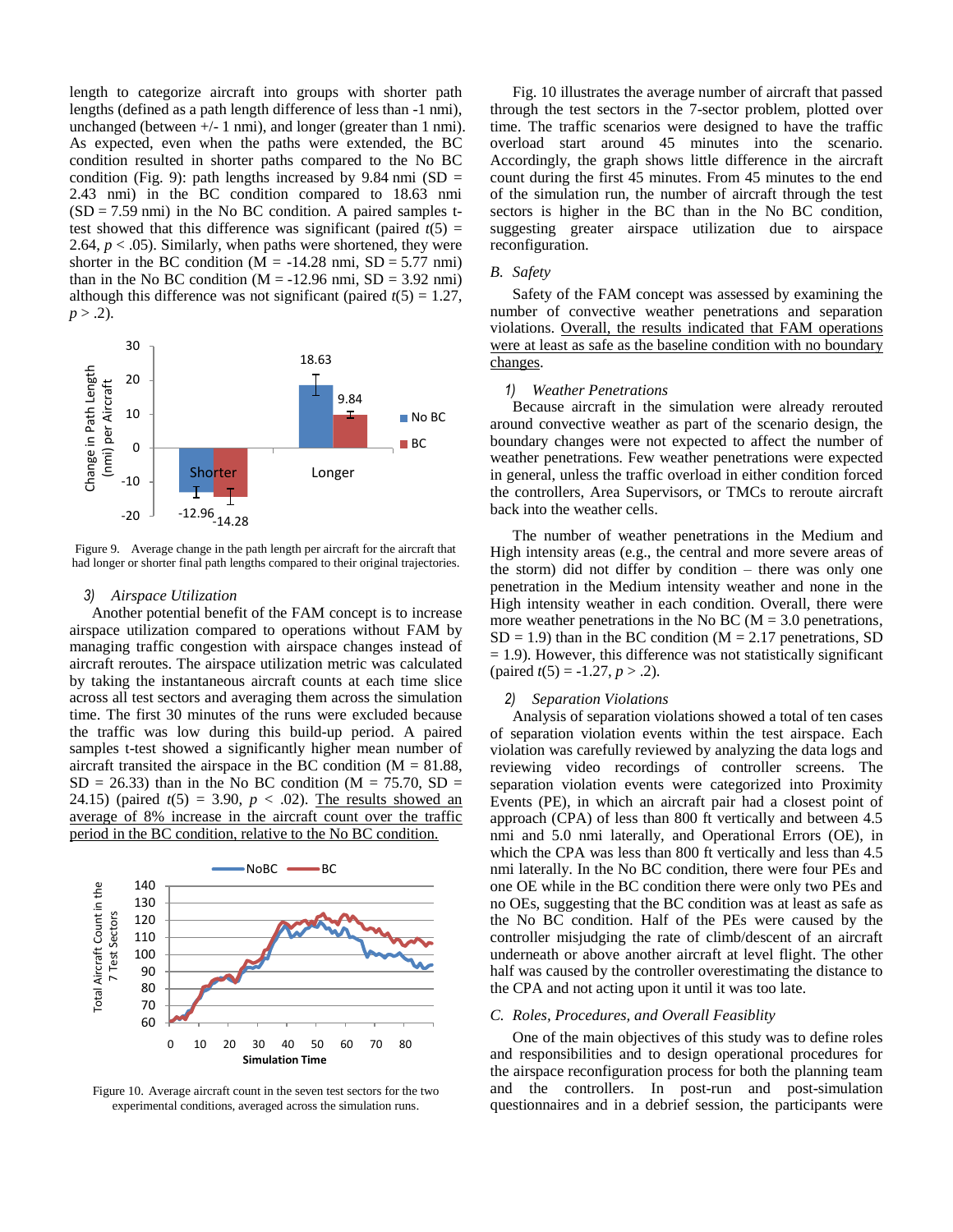asked about the appropriateness of their roles, the acceptability of the coordination and procedures, the difficulty of reconfiguring airspace, and the workload associated with the resultant traffic. Overall, the results suggest that the distribution of tasks and roles, as well as the coordination mechanisms between the TMU and Areas worked well as designed. Airspace reconfiguration was fairly easy for both the planning team and the controllers. These results are described in more detail below.

## *1) Roles and Task Distribution for the Planning Team*

In the study, the traffic/airspace assessment and the coordination tasks associated with airspace reconfiguration were divided among the Area Supervisors and TMCs. The Area Supervisors were asked to focus on the traffic situations that impacted their Areas while the TMCs were asked to assess the impact of the predicted traffic situation within their facility, but across multiple Areas. In addition to the TMC roles, the STMC was asked to play a central coordinator role between Area Supervisors, TMCs, and the TMU of the surrounding facilities.

Overall, this distribution of tasks worked well. Participants felt that the task distribution allowed each to perform a specific role and simplified the coordination process. They agreed afterwards that it was an efficient task distribution. They commented that there was a "little bit of overlap" in their work, but that it was not a problem if there was a high level of communication and understanding within the team. The participants overwhelmingly stressed the importance of defining clear roles and adhering to a defined timeline and airspace for the given position.

The TMCs and Areas Supervisors were asked to work out the best procedures for initiating and deciding on an airspace configuration. TMCs often took the lead on determining which airspace configuration would be implemented and when because their position provided them a view of the bigger, system-wide picture. They took the lead more in the 7-sector than the 4-sector problems because the 7-sector problems required a clearer understanding of the situation at a systemwide level. However, the Area Supervisors' local knowledge of the airspace was highly regarded by the TMCs. A team effort developed over the course of the study and decisions were made with mutual agreements. In the event that a consensus could not be reached, TMCs had final authority.

## *2) Selection, Coordination, and Implementation of Airspace Configuration Change*

Feedback from the TMCs and Area Supervisors indicated that it was easy to select, coordinate, and implement airspace configurations. A comparison of the results between TMCs and Area Supervisors showed that the airspace assessment/selection was more difficult for the TMCs while the implementation of the changes were more difficult for the Area Supervisors.

Table I summarizes the participants' ratings. The planners rated the airspace configuration selection to be somewhat easy. TMCs rated the airspace selection to be marginally more difficult than did the Area Supervisors ( $F(1,11) = 3.34$ ,  $p <$ .10), which is consistent with the greater role that the TMCs played in initiating and deciding on an airspace configuration.

The planners also commented that the best timeframe for implementation of airspace configuration change was when there was more than 30 minutes available to solve the problem. With less than 30 minutes, the TMCs did not feel that they had enough time to generate and implement the most effective strategies. Finally, the planners thought that eight airspace configuration options was too many and suggested that three would have been ideal.

| TABLE I. | POST-SIMULATION RATINGS (AND STANDARD DEVIATIONS)                |
|----------|------------------------------------------------------------------|
|          | ON THE DIFFICULTIES OF SELECTING, COORDINATING, AND IMPLEMENTING |
|          | AIRSPACE CHANGES                                                 |

|                                                                                              | <b>TMU (TMC</b><br>and STMC) | Area<br><b>Supervisor</b> |
|----------------------------------------------------------------------------------------------|------------------------------|---------------------------|
| Selecting the airspace configuration<br>$(1 = \text{Very Easy}; 6 = \text{Very Difficult})$  | 2.71<br>(1.11)               | 1.83<br>(0.41)            |
| Coordinating with other TMU<br>$(1 = \text{Very Easy}; 6 = \text{Very Difficult})$           | 1.50<br>(1.00)               |                           |
| Coordinating with Area Supervisors<br>$(1 = \text{Very Easy}; 6 = \text{Very Difficult})$    | 1.75<br>(0.96)               |                           |
| Coordinating with own controllers<br>$(1 = \text{Very Easy}; 6 = \text{Very Difficult})$     |                              | 1.25<br>(0.50)            |
| Coordinating with own TMU<br>$(1 = \text{Very Easy}; 6 = \text{Very Difficult})$             |                              | 1.75<br>(0.96)            |
| Implementing airspace reconfiguration<br>$(1 = \text{Very Easy}; 6 = \text{Very Difficult})$ | 1.63<br>(0.52)               | 2.38<br>(0.74)            |

Overall, the participants thought that communication and coordination worked well. The communication was described as natural, often involving many "back-and-forth" conversations similar to communication in the field. The overall difficulty of coordination between the planners was rated fairly low for both TMCs and Area Supervisors (Table I). When the TMC coordinated the airspace designs through the ground-ground Data Comm system and by voice communication, there were many discussions on which design should be implemented. Although there were different opinions, a decision was made by majority vote or, if necessary, TMU"s final authority. Both methods seemed to work well and did not pose any problems to the participants.

However, there were a few occasions where issues did arise. For example, participants noted that sometimes one Area needed a boundary change when the other Area did not. In this case, they agreed that if a TMC decided a boundary change was necessary, Area Supervisors would comply unless there was a specific reason why they could not (e.g., high controller workload during the proposed boundary change). On a related note, one Area Supervisor was concerned about the radar-toradar controller coordination when the boundary change occurred because the controllers were unfamiliar with the neighboring sectors as well as their own airspace. He believed that the coordination would be difficult between different AOS because they would not be fully familiar with the airspace and cannot easily view each other's sectors.

Finally, participants rated the difficulty of implementing airspace configuration change. Both TMCs and Area Supervisors found changing the airspace configuration to be easy (Table I), with TMCs finding it somewhat easier than the Area Supervisors, *F*(1,14) = 5.48, *p* < .04.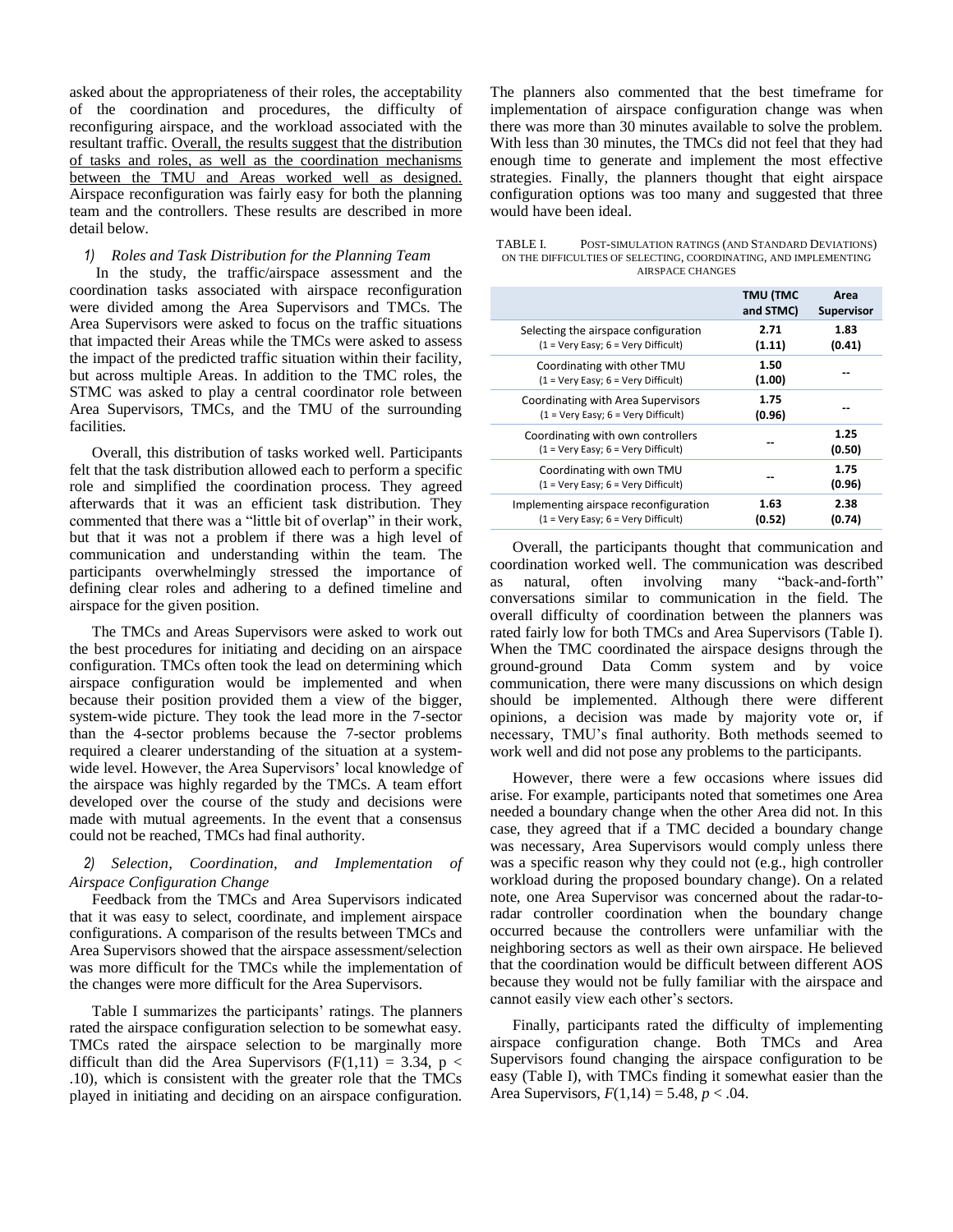#### *3) Feasibility/Acceptability of FAM Operations*

Feedback from the TMCs and Area Supervisors indicated that the FAM operations were feasible (Table I). Operational acceptability was high for both Area Supervisors and TMCs, with Area Supervisors finding the operations somewhat more acceptable ( $\dot{M}_{\text{AreaSun}}$  = 5.00, SD = 0.82) than the TMCs ( $M_{\text{TMC}}$  $= 4.69$ , SD = 0.95;  $F(1,14) = 4.75$ ,  $p < .05$ ).

Controllers also gave positive ratings on the safety, situation awareness, airspace designs, and boundary change procedures (Fig. 11). Overall, they also gave high acceptability ratings to the FAM operations ( $M = 5.38$ , SD = 0.38).



Figure 11. Results of R-side's post-run questionnaire.

## *D. Traffic and Airspace Management Tools*

Another key component of the study was to prototype and evaluate the functions and tools that supported the planners in the reconfiguration process. DSTs were prototyped to manipulate the airspace designs, assess the impact of different airspace options, select and share those options with other team members, schedule a new configuration into the system, preview the new configuration on the controller stations, and implement the new configuration.

The airspace-related tools used in this study were initial prototypes and therefore were not as refined as other tools that were developed and used in prior studies. Nevertheless, the airspace-related tools were generally rated highly in their usefulness and usability. Traffic and complexity Load Table and Graphs were integrated with the airspace configuration options such that they quickly reflected the changes in the traffic in response to each airspace configuration option. These traffic monitoring and assessment tools were considered highly useful and usable (Fig. 12). During the debrief discussion, participants commented on additional functions that they would like for FAM operations. One of the Supervisors mentioned that he wanted to see proposed departure time information for aircraft that have yet to depart incorporated with the Load Table and Graphs. He believed that issuing reroutes for aircraft on the ground might be enough to balance workload and that it was a critical element missing from the simulation. Another suggestion was to integrate top-of-descent and top-of-climb points into the calculations of aircraft reroutes and airspace configurations to facilitate the planning and execution of the airspace change.

#### **FAM Traffic Monitoring & Assessment Tools**



Figure 12. Usefulness and usability ratings given in post-simulation questionnaire on traffic monitoring and assessment tools.

The tools related to selecting airspace configuration options, sharing them with other planner stations, and adding them to an active queue for implementation were built specifically for this simulation. Overall, these prototyped tools were well received by the participants (Fig. 13). However, some participants did comment that some of the functions required an excessive number of button clicks.



Figure 13. Usefulness and usability ratings given in post-simulation questionnaire on solution planning tools.

Tools that worked well were those related to filtering (AC Filter), selecting, assessing, and trial planning (TA and TR) multiple aircraft according to user-defined criteria (FF), such as destination airport, fixes, etc. This allowed traffic flows to be managed from both TMC and Area Supervisor positions. Participants also liked the ability to preview the new airspace configurations both on the planner and the controller displays.

In general, the combination of airspace and traffic assessment tools worked well together for the planners. However, they felt that they could have made better decisions had they been given more time to work on the tasks of boundary selection and traffic flow management.